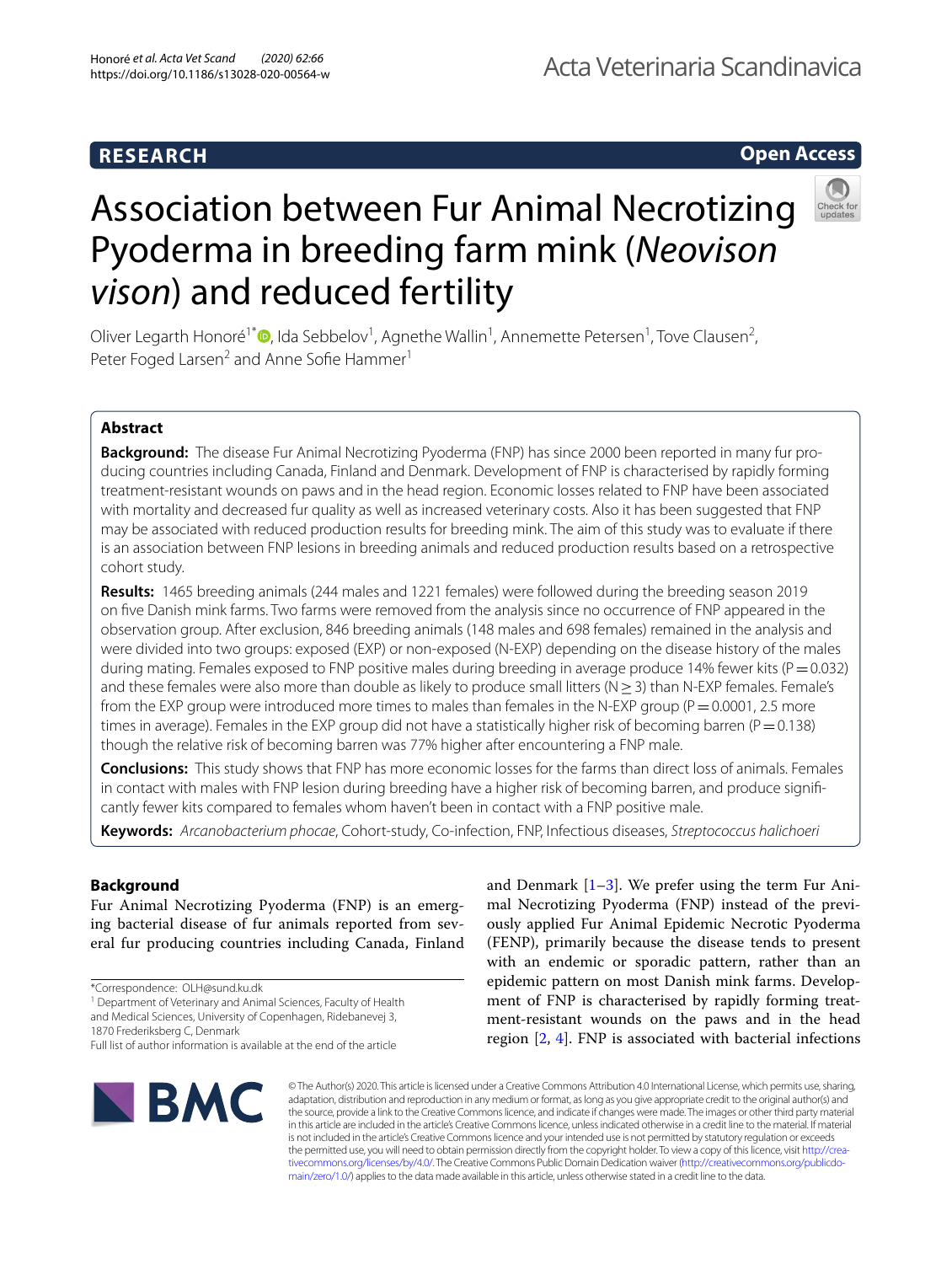caused by *Arcanobacterium phocae* in synergistic efect with a *Streptococcus* spp. [\[2–](#page-5-2)[4\]](#page-5-3). *A. phocae* has also been detected by polymerase chain reaction analyses in healthy minks suggesting that it is an opportunistic pathogen  $[2]$ . Through the last decade, FNP has become a disease of great concern for mink farmers worldwide, from both a welfare and economic perspective. Economic costs related to FNP have been associated with mortality and decreased fur quality as well as increased veterinary costs [[2,](#page-5-2) [3\]](#page-5-1). It has also been suggested that FNP may be associated with increased numbers of barren females and reduced numbers of kits for breeding mink [\[2](#page-5-2)].

Spreading of FNP has generally been attributed to movement of animals, but transmission routes and port of entry remain unknown [\[3](#page-5-1)[–5](#page-5-4)]. After weaning, mink are placed in cages with 2–4 animals and these mink will not be in direct contact with other mink during the growth season. During the mating season, females are moved between cages and thereby encounter several males. Farms with a higher number of breeding animals have been shown to exhibit a higher risk of FNP [\[6\]](#page-5-5). Some studies suggest a seasonal pattern where most cases of FNP were present in the winter or breeding season [\[1](#page-5-0), [2](#page-5-2), [4\]](#page-5-3).

As no efective prevention or treatment is available, the current recommendation is to euthanize animals with lesions characteristic for FNP (wounds in the head and paw regions), though it is not unusual that breeding males and females with smaller FNP type lesions are allowed to breed (personal communication with breeders). On farms with high prevalence of FNP, culling of breeding animals can be a considerable economical issue, diminishing both breeding stock and the potential ofspring from these. The aim of the study was to evaluate a possible association between FNP lesions in breeding animals and reduced production results in a retrospective cohort study. The males and females were followed throughout the breeding season, any presence of FNPtype lesions and the number of barren females and kits per female as well as encounters between animals were recorded.

# **Methods**

# **Study design and main objectives**

This study was designed as a retrospective cohort study aiming to elucidate the efect of FNP on the reproduction of Danish farm mink (*Neovison vison*). Based on recording of breeding contacts made during the breeding season (March 2019), the females were divided into 2 groups: exposed (EXP) and non-exposed (N-EXP). Females were characterized as EXP if they at any time during mating were placed in a cage with a male, who at any time point during the study period was diagnosed with FNP (FNP positive males). Females without any encounters with FNP positive males were characterized as N-EXP. FNP was diagnosed by the characteristic patoanatomical presentation (evaluated by trained veterinarian students) and using traditional microbiological methods as described below.

Beginning in March 2019, this study included 1465 animals on five farms (referred to as  $A-E$ ). These farms were selected because they had a farm diagnosis of FNP and a high prevalence of the disease in autumn 2018. The five farms were distributed in Jutland and connected to three different feed kitchens. The farms were all medium sized (farm size measured in approximate number of breeding females, A: 4000, B: 1900, C: 3000, D: 3300, E: 4000). All farms used the same breeding system, referred to as "female rotation system" in this study, where fve to six males were located in cages with fve or six times as many females (25–36) in the cages around them. The females were transferred to a cage with a male, where they were giving the chance to mate. This transfer of females were counted as one encounter in this study. Not all encounters led to mating, resulting in diferent numbers of encounters between animals. After the encounter, successful or not, the females were moved out of the male's cage and a new female was introduced. All encounters were recorded, as well as their order. The mink were followed from start of mating (1st of March) until all mink kits were born (10th of May). All farms were instructed to conduct mating as previous years. Moreover, they removed mink with wound prior to and during mating as soon as they were observed. The 1465 animals (244 males and 1221 females) were of fve diferent colour types (Brown, Silver, Sliverblue, Palomino and Pearl beige). The beige colour types, Palomino and Pearl beige, are mixed during mating and are therefore included as one group in this study. The mink studied on each farm were all of the same colour type (the colour type with the history of highest prevalence of FNP type lesions in the previous year). On each farm, between 46 and 51 males were included in the study. During the study period, male and female mink on the farms were observed at least twice a day during mating and once daily after mating. All signs of disease among the mink were recorded during the observation period. The observation period was until euthanization for the males (after mating) and until birth of litters for the females. Swabs for microbiological culture were collected from all wounds. Wounds were identifed as FNP lesions based the occurrence of necrotizing and exudative wounds, location on the paws or in the head region, and microbiological culturing of *A. phocae* and/or *Streptococcus halichoeri*.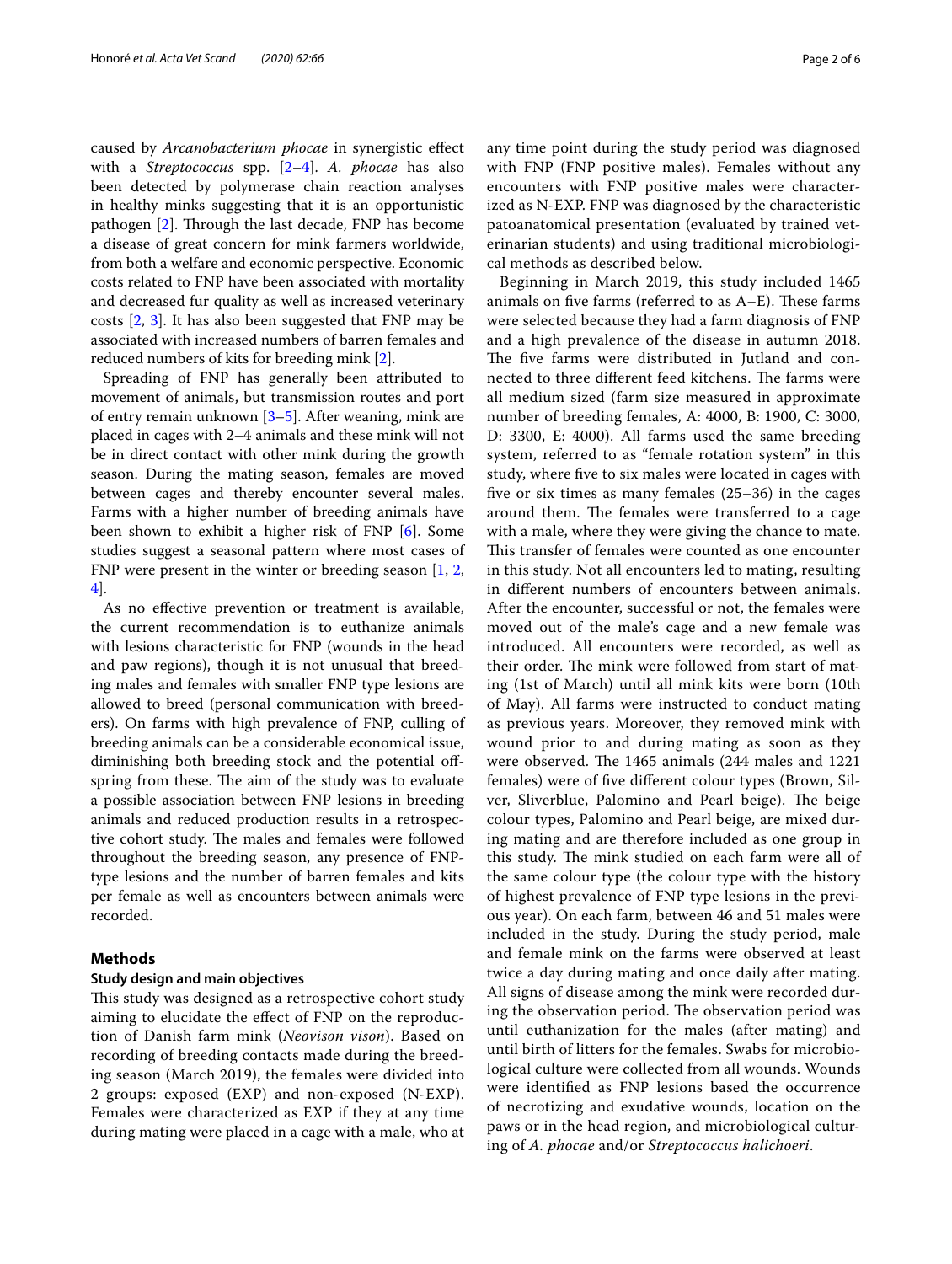## **Microbiology**

The collected swabs were spread on blood agar consisting of blood agar base (Oxoid Ltd, Basingstoke, UK) supplied with 5% sterile bovine blood. These were incubated for 48 h at 37 °C under anaerobic conditions using Anaerogen TM Atmosphere Generation System (Oxoid Ltd) according to the directions of the producer. Anaerobic incubation was used in order to reduce swarming of *Proteus*. Matrix-assisted laser desorption/ionization time of fight (MALDI-TOF Vitek MS system) was used for identifcation of bacterial isolates as previously described [[7\]](#page-5-6).

# **Data collection**

During the observation period, all signs of disease were recorded and evaluated. After mating season, females were divided into the two groups EXP and N-EXP, depending on the observation of FNP in the males. In May, after birth of kits, the number of barren females, kits per female, as well as the exchange of kits between females and kit mortality was recorded for each female. Barren females were in this study defned as females with no kits at frst counting. Since it is not common practice to test if a female mink is pregnant and because female mink often eat there kits if they die in the perinatal period, it is not possible to difer between females losing a litter and females with an unsuccessful mating.

#### **Exclusion criteria**

Two farms (D and E) were excluded from the study since no FNP cases were recorded in the selected study group during the observation period ( $N=481$  females). Females from the remaining three farms (A, B and C) with other illnesses, types of wounds or trauma as well as females succumbed to peripartum mortality  $(N=42)$  were excluded from the data analysis.

### **Statistical analysis**

The data were analysed as retrospective cohort data, where the primary outcome was the number of kits born. In this study the statistical signifcant cut-of P-value was  $\leq$  0.05. Data analysis was performed using R Statistics  $[8]$  $[8]$ .

Numbers of kits were investigated using a negative binomial model with number of kits born as response variable and assigned group and number of encounters as explanatory variables. The variable describing number of encounters was transformed into a factor variable, separating by the  $3<sup>rd</sup>$  quantile. This new variable then described if the number of encounters was normal or high. A binomial logistic regression model was used to assess if females in the EXP group produced less kits compared to females in the N-EXP group. Statistics were used to calculate the relative risk (RR) for females to become barren or producing small litter sizes  $(N < 3)$ when exposed to a FNP affected male.

## **Ethical statement**

All national guidelines and laws for the care and use of animals were followed during the study. The animals were inspected daily and animals with wounds received treatment according to national regulation and the Code of Practice of the Danish Fur Animal breeders.

# **Results**

A total of 148 male and 698 female mink from three farms  $(A-C)$  were included in the analyses. The distribution of mink in farms and groups are presented in Table [1](#page-3-0). Eight males and six females were diagnosed with FNP. The distribution of the eight males were four on farm A, one on farm B and three on farm C. These eight males encountered 111 diferent females. Five of these females were excluded as a result of the exclusion criteria. In total, 106 females were assigned to the EXP group. The six females representing 1.16% of the total females were diagnosed with FNP after the mating season and remained in the study. The distribution of the six females was 2 females in the EXP group on farm A and 4 females in the N-EXP group on farm C. All six females were barren.

The production results for the study groups are sum-marized in Table [1](#page-3-0). The females in the EXP group were introduced to males 2.5 more times in average (6.8 encounters) compared to the N-EXP group (4.3 encounters). This difference is significant ( $P=0.00001$ ). In average, the females in the EXP group encountered FNP males 1.4 times. The age of the females was significantly different between the two groups ( $P=0.006$ ). In order to calculate the signifcance of the other diferences, the number of encounters as well as the age diference have been taken into account in all other statistical calculations.

Even though females in the EXP group apparently had a higher percentage of barren females compared to females in the N-EXP group (24.5% vs 13.8%), there was no statistical significance ( $P = 0.138$ ) when calculating on the entire dataset using logistic regression. On the individual farms,  $P = 0.819$ ,  $P = 0.900$  and  $P = 0.021$  for farm A, B and C respectively, only farm C has a signifcant higher percentage of barren females in the EXP group compared to the N-EXP group. Even though there was not signifcantly more barren females in the EXP group, the risk of a female becoming barren was higher in the EXP group, with a relative risk of 1.77.

Female mink in the EXP group produced signifcantly fewer kits (14% fewer kits in average,  $P=0.032$ ). Using a negative binomial model it was calculated that mated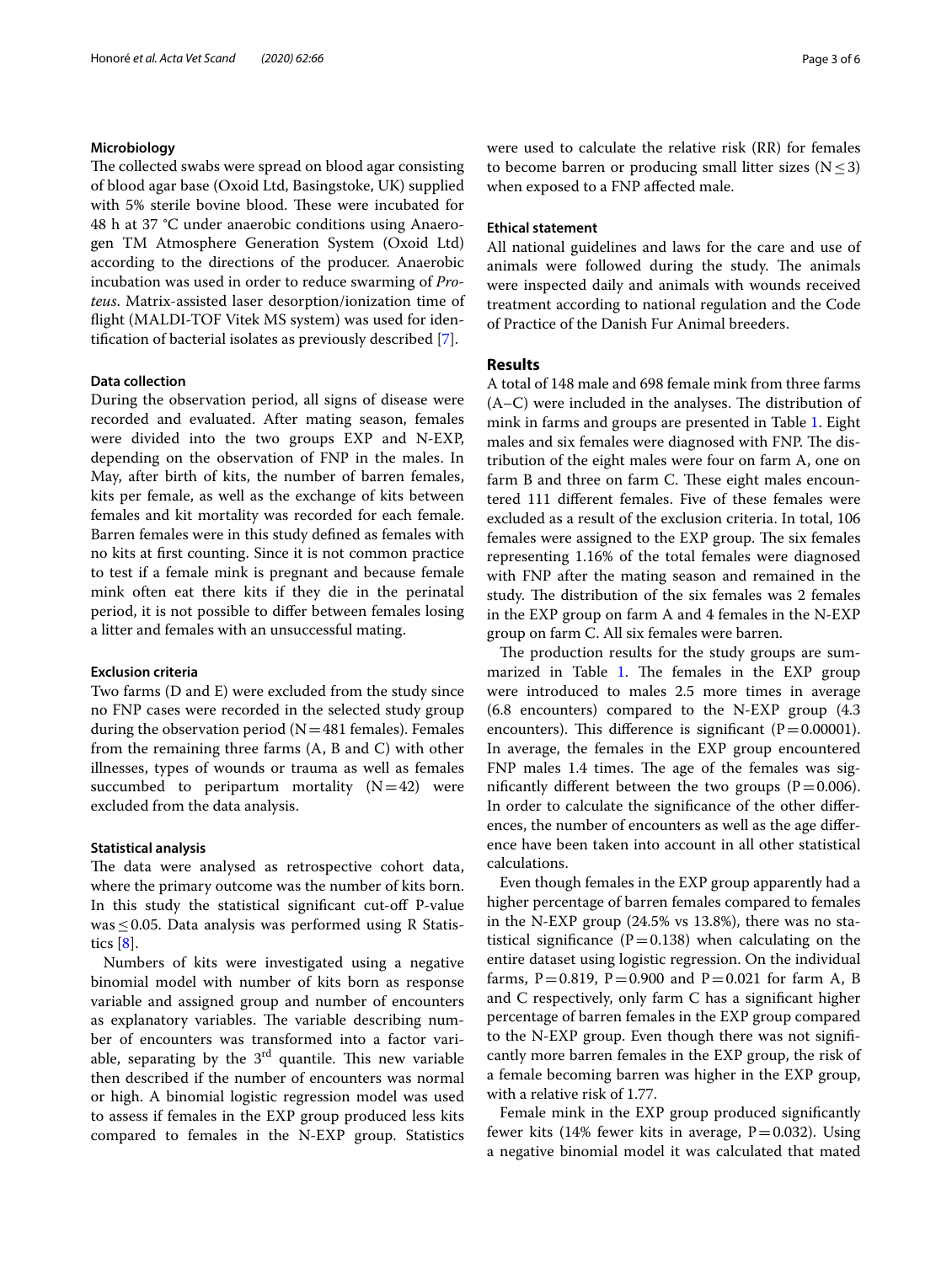| Farm<br>Colour type<br>Group | A<br><b>Beige</b>              |                       | В<br>Silverblue                |                       | c<br><b>Brown</b>              |                                | <b>Total</b>                               |                       |
|------------------------------|--------------------------------|-----------------------|--------------------------------|-----------------------|--------------------------------|--------------------------------|--------------------------------------------|-----------------------|
|                              |                                |                       |                                |                       |                                |                                |                                            |                       |
|                              | No. BF                         | 116                   | 47                             | 213                   | 12                             | 181                            | 21                                         | 510                   |
| No. Kits                     | 746                            | 277                   | 1585                           | 79                    | 1403                           | 162                            | 3734                                       | 518                   |
| No. BaF                      | 26                             | 15                    | 34                             | 3                     | 22                             | 8                              | 82                                         | 26                    |
| Avg. kits per BF             | 6.43<br>$5.99; 6.87^C$         | 5.89<br>$5.16;6.63^C$ | 7.44<br>$7.09;7.79^C$          | 6.58<br>$5.24;7.92^C$ | 7.75<br>7.44;8.07 <sup>C</sup> | 7.71<br>$6.42;9.01^C$          | 7.32<br>$7.11;7.53^C$                      | 6.47<br>$5.89;7.06^C$ |
| Avg.E to male                | 5.60<br>5.13;6.12 <sup>C</sup> | 8.10<br>$7.00;9.22^C$ | 3.36<br>3.13;3.58 <sup>C</sup> | 4.47<br>$3.47;5.47^C$ | 4.40<br>4.15;4.61 <sup>C</sup> | 5.20<br>4.60;5.81 <sup>C</sup> | 4.3<br>4.07;4.44 <sup><math>C</math></sup> | 6.8<br>$6.06;7.54^C$  |
| Avg.E to FNPm                | $\Omega$                       | 1.5<br>$1.26;1.68^C$  | $\mathbf{0}$                   | 1.5<br>$1.18;1.89^C$  | $\Omega$                       | 1.2<br>$1.03;1.32^C$           | $\circ$                                    | 1.4<br>$1.26;1.53^C$  |
| Pct. BaF                     | 18.3%                          | 24.2%                 | 13.8%                          | 20.0%                 | 10.8%                          | 27.6%                          | 13.8%                                      | 24.5%                 |

# <span id="page-3-0"></span>**Table 1 Production results from the three farms**

It shows an overview of the production results and average kits per breeding female from the three farms included in this feld study. The data were divided into the diferent farms as well as into the two groups exposed (EXP) and non-exposed (N-EXP)

No., numbers of.; BF, Breeding females; BaF, Barren females; Avg.E, Average encounter; FNPm, males with lesions diagnosed as FNP; Pct. , percentage; C, 95% confdence interval

females in the EXP group on average gave birth to 14% fewer kits compared to the N-EXP group. When removing barren females from the equation, the dataset was too small to perform a negative binomial model. In order to investigate if breeding females in the EXP group produced signifcant fewer kits, Chi-squared distribution and Mann–Whitney U test were performed. Both of these methods showed a signifcantly lower reproduction result in females in the EXP group compared to the N-EXP group,  $P = 0.027$  and  $P = 0.011$  for Chi-squared and Mann–Whitney U test respectively. Furthermore, the risk of females producing a small litter size ( $N \leq 3$ ), was higher in the EXP group with a relative risk of 2.11.

When comparing the three farms average kits per mated female and number of barren females to the national production results (collected by Kopenhagen Fur on the basis of 2.1 million female mink), we found that the study farms were overall performing close to the national average, see Table [2.](#page-3-1) This is the case, both when comparing the production results within colour types or regardless of colour type (column named "Total" in Table [2](#page-3-1)).

# **Discussion**

On three of the fve farms included in the data set, breeding animals with FNP were recorded. On these three farms, the 148 male breeders and 698 female breeders included in this study produced a total of 4252 mink kits. Among these breeding animals, 5.41% of the males and 1.16% of the females developed FNP. Two of the farms were not included in the data analysis because no FNP lesions were observed on the selected groups during the observation period. It is worth noticing, that not all farms with a farm diagnosis of FNP will experience FNP in the breeding animals. The mechanisms behind variation in the occurrence of FNP between individuals and farms remain unknown. Suggested factors include genetics, immunological robustness and transfer of mink [[6,](#page-5-5) [9](#page-5-8)].

Females in the EXP group had signifcantly more encounters with males than the females in the N-EXP

<span id="page-3-1"></span>

| Table 2 Results from Farm A-C compared to national average |  |
|------------------------------------------------------------|--|
|------------------------------------------------------------|--|

| Colour type                       | Pearl beige/palomino     |                          | Silverblue |                          | Brown                    |                          | <b>Total</b> |                     |
|-----------------------------------|--------------------------|--------------------------|------------|--------------------------|--------------------------|--------------------------|--------------|---------------------|
|                                   | Avg. Kits                | Pct. BaF                 | Avg. Kits  | Pct. BaF                 | Avg. Kits                | Pct. BaF                 | Avg. Kits    | <b>Pct. BaF (%)</b> |
| National average/<br>mated female | 5.12/5.33                | 10.12%/8.52%             | 5.66       | 7.64%                    | 5.6                      | 7.64%                    | 5.33         | 8.69                |
| Farm A                            | 5.12/5.61                | 10.65%/6.67%             | -          |                          | $\overline{\phantom{0}}$ | $\equiv$                 | 5.33         | 8.90                |
| Farm B                            | $\qquad \qquad -$        | $\overline{\phantom{0}}$ | 5.7        | 7.7%                     | $\overline{\phantom{0}}$ | $\overline{\phantom{0}}$ | 5.01         | 9.90                |
| Farm C                            | $\overline{\phantom{0}}$ | -                        | -          | $\overline{\phantom{0}}$ | 6.1                      | 4.9%                     | 6.01         | 10.5                |

It shows the production result from the different farm and compares them to the national average. \*Avg. Kits is the average kits per mated female. BaF = percentage of barren females. The national average is data from Kopenhagen fur based on 2.1 million mink. For the individual farms A–C (the last three rows), the data on the different colour types are based upon all mink of same colour, not just the ones included in this study, e.g. all brown mink on farm C. The data in the "Total" column are the combined results of all colour types on the farm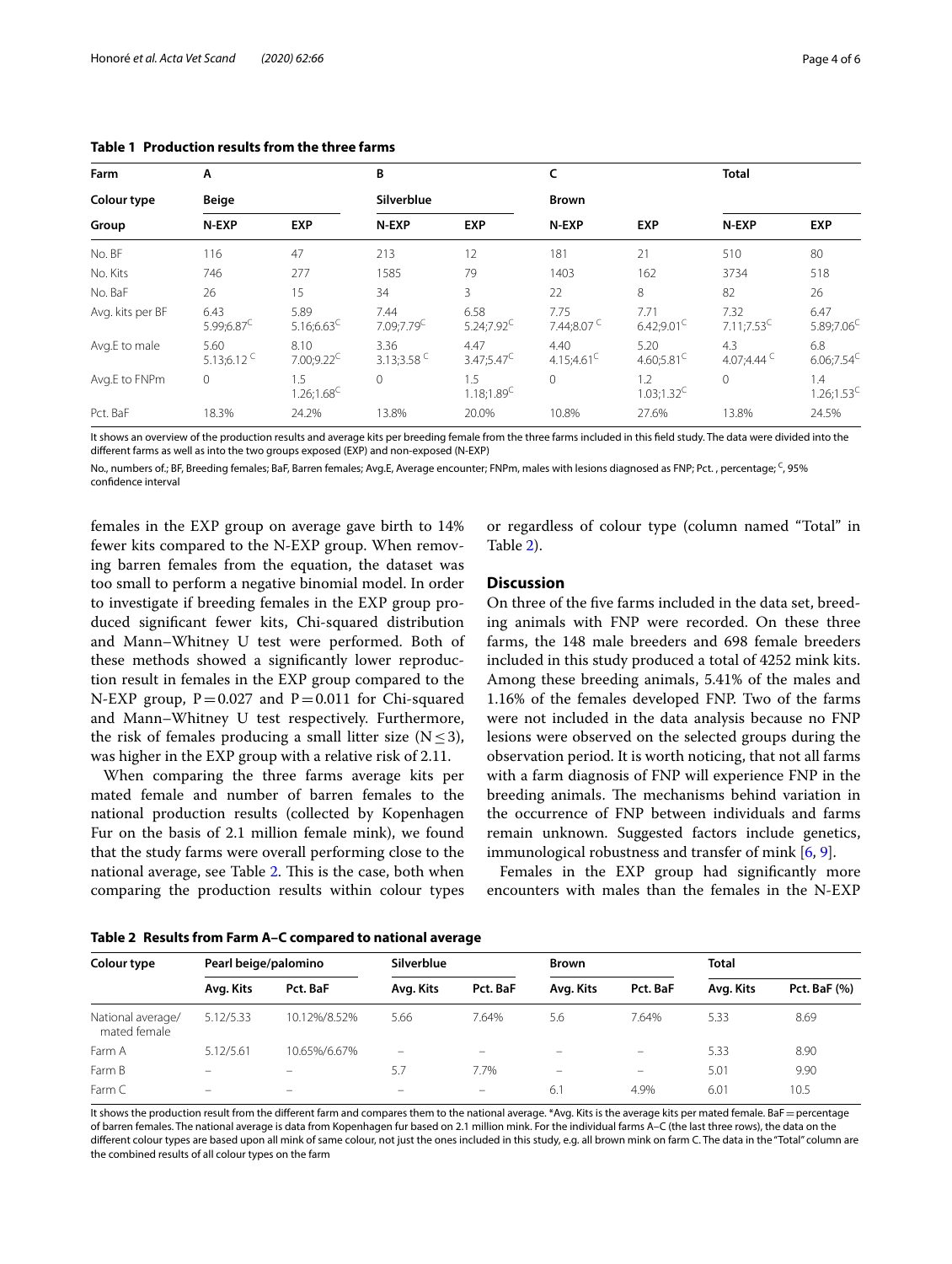group ( $P = 0.00001$ ). 1.4 of the 2.5 more encounters in average can properly be explained by the direct encounter to FNP positive males. FNP positive males are afected physically with pain and soreness and perhaps fever which can result in unsuccessful mating and thus result in more movement of the females. The remaining difference in encounters can be an efect of many diferent variables; males with general bad sperm quality, females whom are bad at mating etc. These variables are not possible to explain with the data from this study. However a female whom encounters more males will have a higher risk of encounter a FNP male.

There were no overall significant differences between the two groups with respect to the quantity of barren females ( $P = 0.138$ ). Farm C was the only farm with a significant difference ( $P=0.021$ ). It is however not possible to determine if this signifcance was an efect of differences in farm management or a result of the limited numbers of barren females in each group, increasing the risk of a false positive result. Even though the overall difference was not signifcant, the risk of becoming barren for females encountering a FNP male were calculated to a relative risk of 1.77. This indicates that females in the EXP group have 77% higher risk of being barren, compared to the N-EXP group. Interestingly the six females, which developed FNP were all barren. Therefore, it could be speculated that FNP in males as well as females can be associated with poor production results. This would be relevant to further investigate.

Females in the EXP group had signifcantly reduced reproduction results (kits per mated females) compared to females in N-EXP groups ( $P=0.032$ ). The average difference in litter sizes was calculated to be 14% fewer in the EXP group. When removing the barren females from the equation and thus calculate the reproduction results as kit per breeding females, the dataset was too small to make a negative binomial model and thus Chi-squared and Mann–Whitney U tests were performed instead. The negative binomial model is a stronger statistical test and are preferred when possible. Both Chi-squared and Mann–Whitney U test resulted in statistical signifcant results with a P-value of 0.027 and 0.011 for respectively. The relative risk for females to produce small litters ( $N \leq 3$ ) were calculated to be 2.11 in this study. This indicates that females in the EXP group are more than double as likely to produce small litters, compared to females from the N-EXP group.

The results show that FNP has an effect on the breeding results and is consistent with previous observations by researchers and farmers that indicates that FNP may afect production results in breeding mink [\[2](#page-5-2)].

When looking at the average kits born per breeding female, the Silverblue mink seem to be more afected by exposure to FNP positive males than Palomino/Pearl beige and brown mink. In average Silverblue mink produced 0.86 less kits per breeding females in the EXP group compared to the N-EXP group. For the Palomino/ Pearl beige and Brown mink this number were 0.54 and 0.04 respectively. This could indicate that Brown mink may be more resistant towards FNP compared to the other colour types; an observation also presented by Nordgren et al.  $[6]$  $[6]$ . The above mentioned difference may have been afected by the fact that this study was conducted on diferent farms with potentially diferent strategies, methods and diferent feed kitchens. In order to evaluate diferences in colour types the optimal study design would include several colour types on the same farm. To minimize farm related diferences and in order for the results to be representative for Danish mink production, the included farms were average size farms with standardized production systems, including cages, food and watering systems and they were applying routine breeding methods. Furthermore, Table [2](#page-3-1) shows that all three farms are close to the national average in respect to average kits per mated females both on the selected colour types and on the whole farm regardless of colour.

During the very short breeding season of mink, reproductive efficiency is of great importance if key reproduction targets are to be achieved. Further studies including more farms and several colour types housed on the same farms, are necessary in order to further investigate the efect of FNP on mink breeders and the mechanisms behind the apparent negative effect on breeding results. It may be speculated that infection with bacterial agents may cause fever in the male mink and thereby afect semen quality, however this needs to be further studied. Case studies in humans have demonstrated that fever can have latent efects on sperm chromatin structure and may result in transient release of abnormal sperm there by afecting fertility [[10,](#page-5-9) [11\]](#page-5-10).

## **Conclusion**

Females in the EXP group produced signifcantly fewer offspring than females in the N-EXP group. The difference was calculated to be 14% fewer kits per mated female in average. When barren females were removed from the equation, females in the EXP group still produced significantly fewer kits. This result is supported by the higher relative risk of 2.11 for females to produced small litters.

Females in the EXP group encountered signifcant more males, in average 2.5 more encounters.

Even though there was not a signifcant diference in the numbers of barren females between the two groups, the risk of a female becoming barren was higher in the EXP group with a relative risk of 1.77.